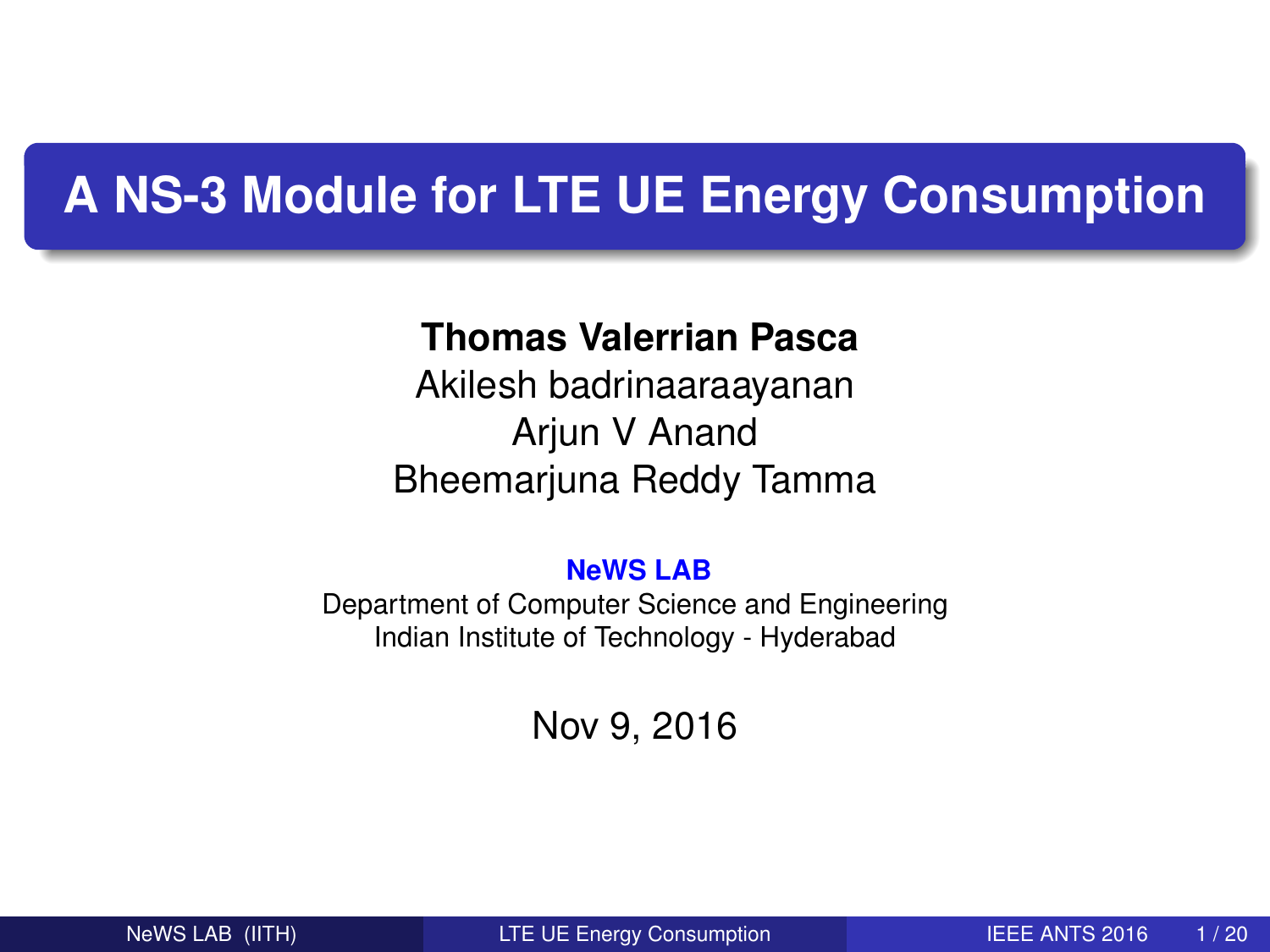# **Outline**

# **1 [Introduction](#page-2-0)**

# **2 [LTE Energy Module](#page-4-0)**

**• [LTE UE Power Consumption Model](#page-4-0)** 

# **3 [Energy Consumption Framework in NS-3](#page-7-0)**

- [Battery Module](#page-8-0)
- [LTE Energy Consumption Module in NS-3](#page-9-0)

# **4 [Validation of LTE Energy Module](#page-11-0)**

- **•** [Simulation Parameters](#page-11-0)
- **[Scenario I Results](#page-12-0)**
- **[Scenario II Results](#page-13-0)**
- **[Scenario III Results](#page-14-0)**

# **5 [Conclusions](#page-16-0)**

# **6 [References](#page-18-0)**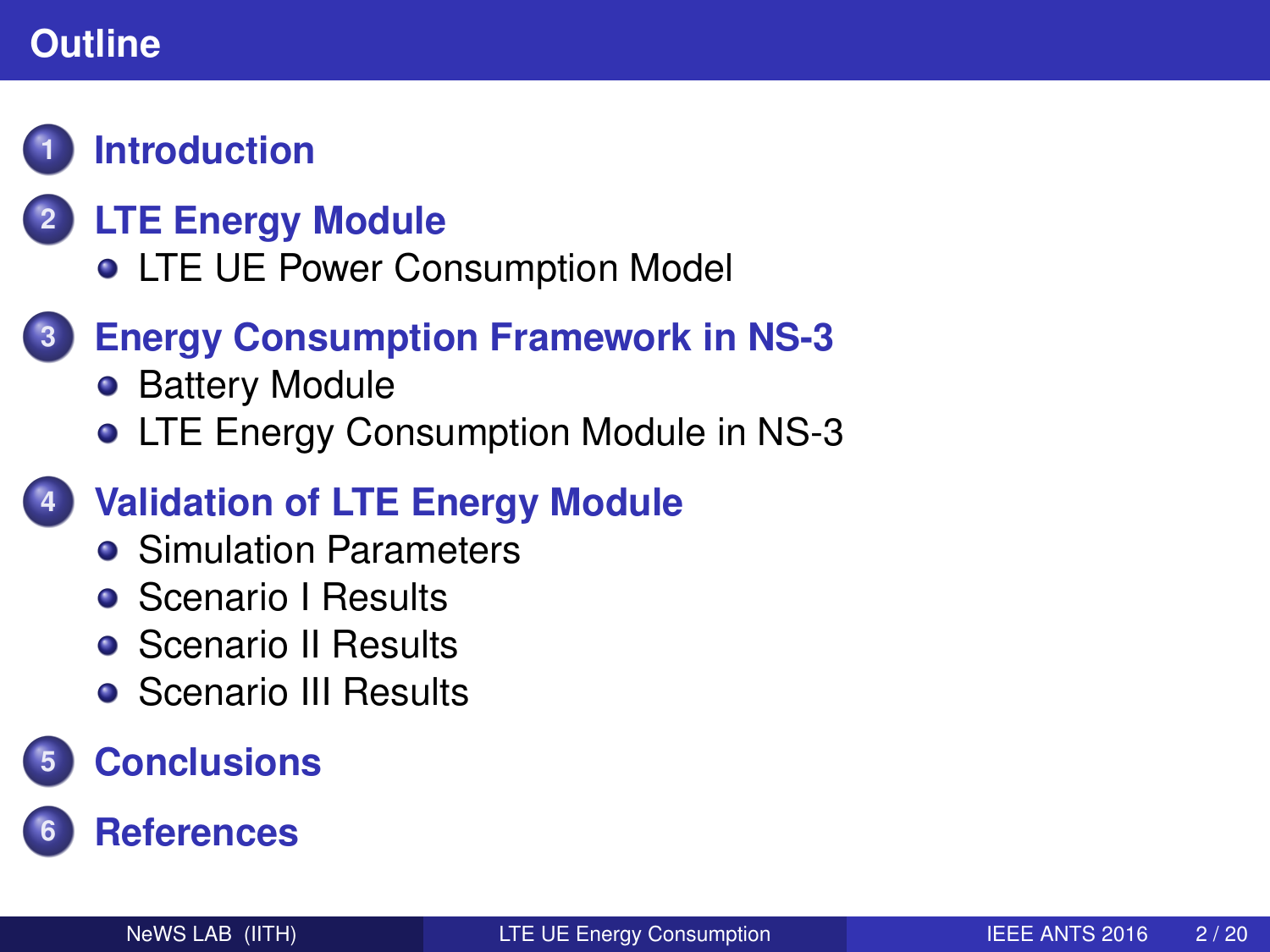- **<sup>1</sup>** NS-3 is a quite popular open-source network simulator which has support for Wi-Fi, WiMAX, and LTE.
- **<sup>2</sup>** The availability of high number of validated and well-maintained models make NS-3 one of the most preferred open source network simulator for researchers.
- **<sup>3</sup>** NS-3 supports limited power control features which are widely used in spectrum model, but it does not have sophistication for measuring energy expenditure in LTE interface of a UE.
- <span id="page-2-0"></span>**<sup>4</sup>** We developed LTE UE energy module using commercial UE power profile from [\[JLM](#page-18-1)+12].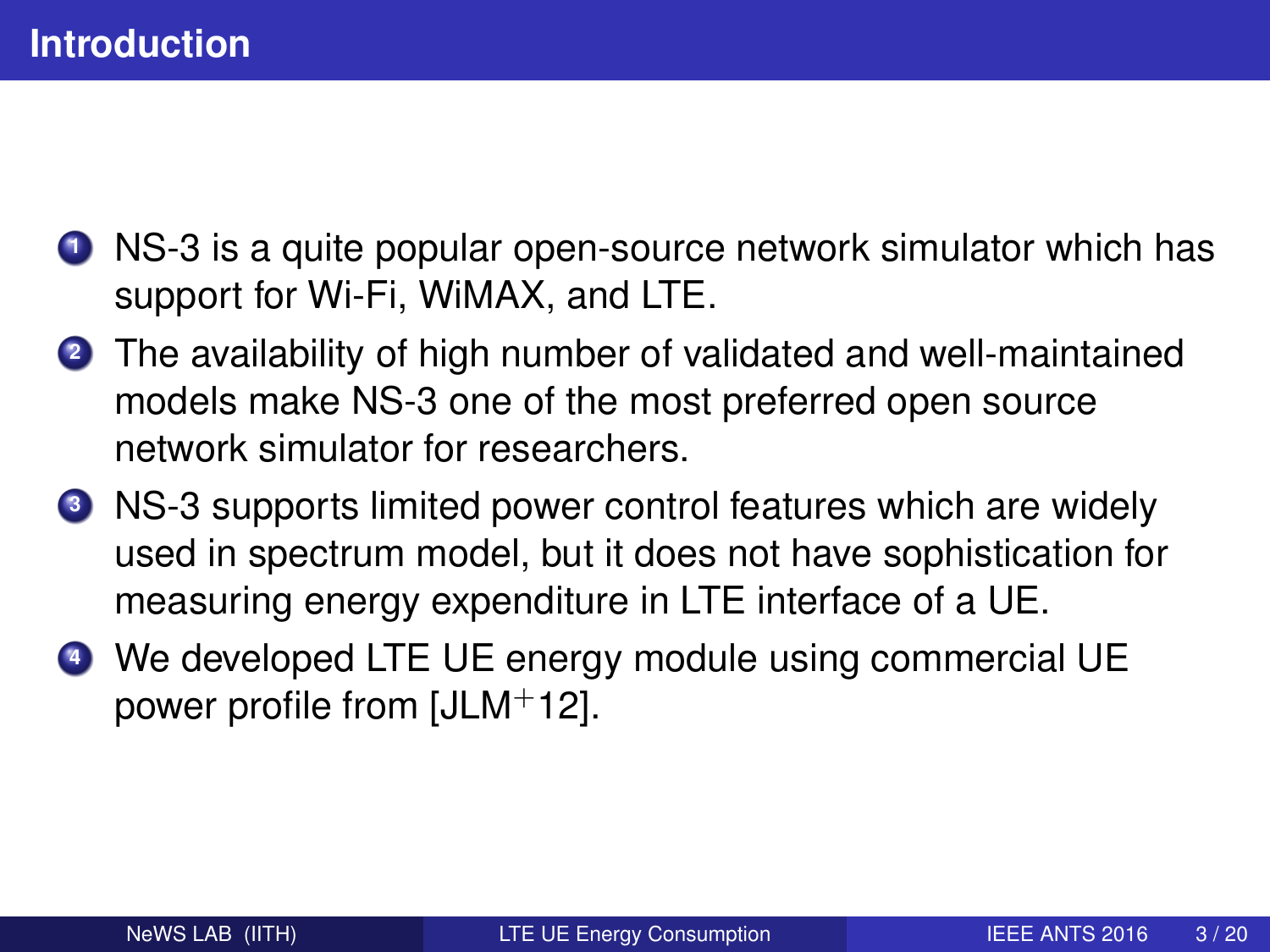- **<sup>1</sup>** Energy awareness is required by most of the decision making algorithms.
- **<sup>2</sup>** To analyse the power efficiency of network based handover or scheduling algorithm, UE energy module plays a vital role.
- **<sup>3</sup>** In NS-3 support for LTE UE energy module is not developed.
- **<sup>4</sup>** To develop energy aware handover algorithms.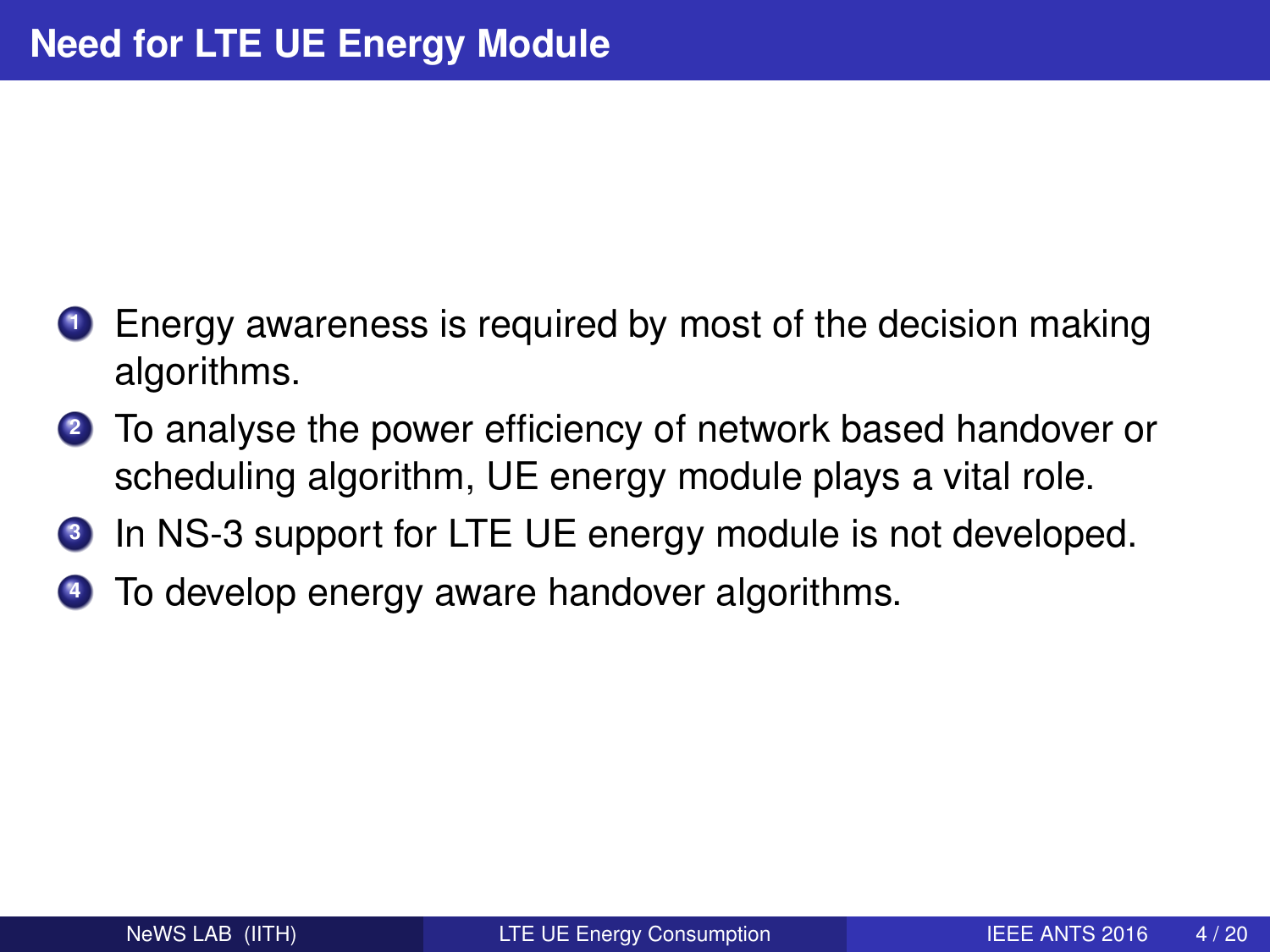According to experiments conducted by authors in [\[JLM](#page-18-1)+12].

- A commercial LTE UE is used for experiments with power supply from Agilent 6705B DC measurement power supply (5 V, 1 A).
- The commercial UE follows its power dissipation profile as specified in [\[3GP\]](#page-18-2).

<span id="page-4-0"></span>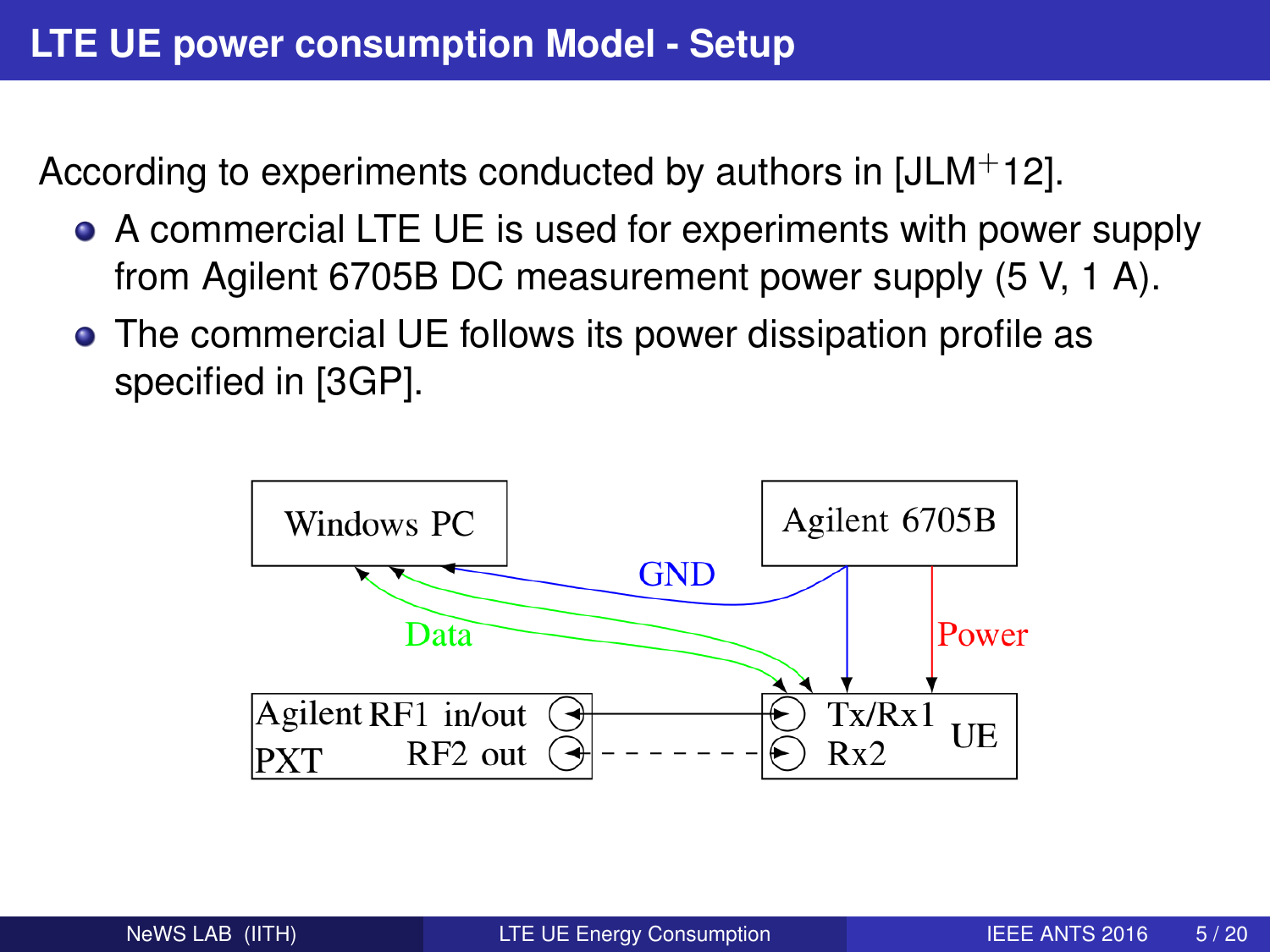## **LTE UE Power Consumption Model - blocks**

The major components of power consumption in UE as given in  $[JLM+12]$  $[JLM+12]$ 



- **<sup>1</sup>** Transmitter Base Band Module (TxBB)
- **<sup>2</sup>** Transmitter RF Module (TxRF)
- **<sup>3</sup>** Receiver Base Band Module (RxBB)
- **<sup>4</sup>** Receiver RF Module (RxRF)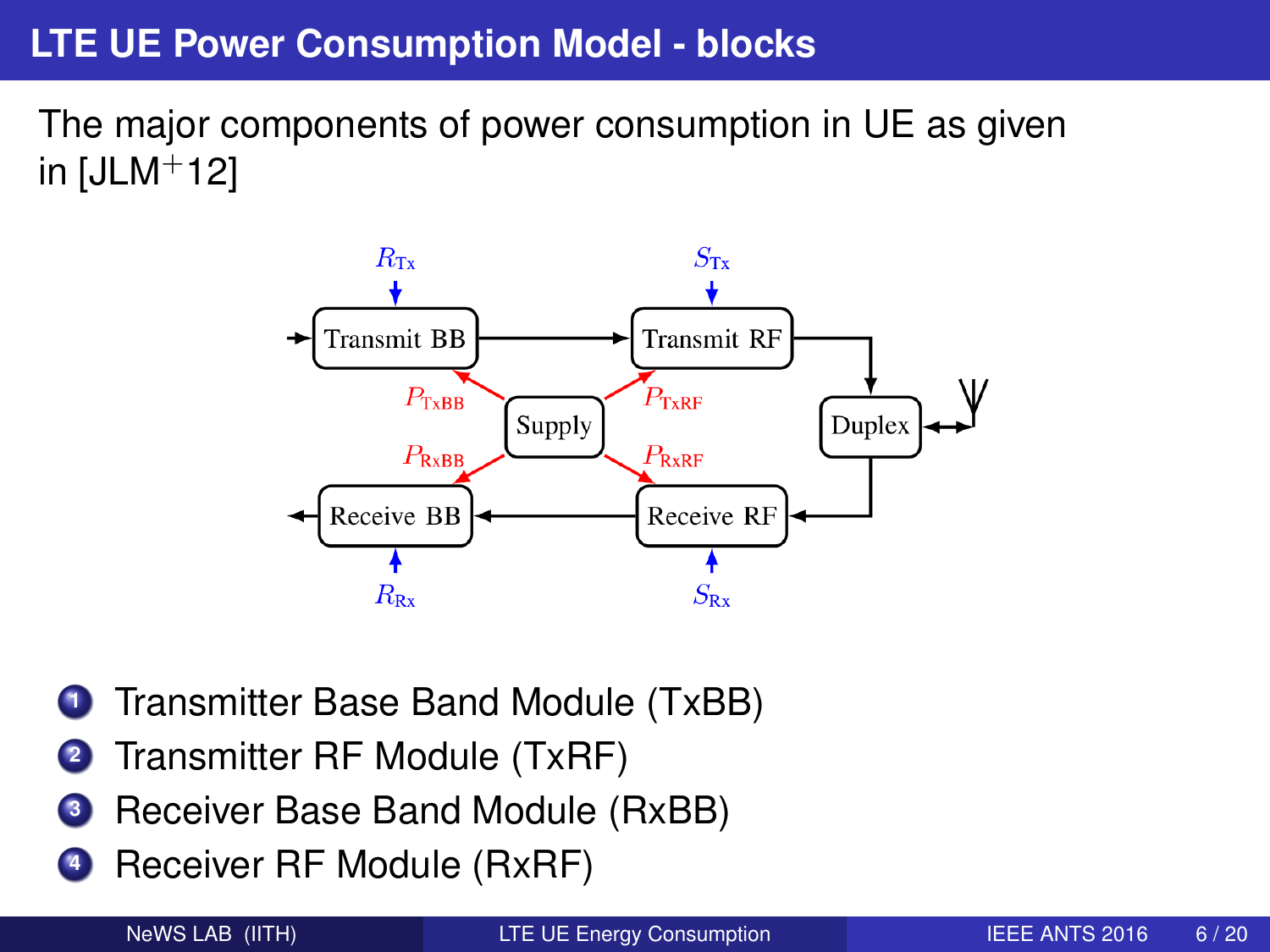$$
P_{tot} = m_{idle} \cdot P_{idle} + \overline{m}_{idle} \{P_{con} + m_{Tx} \cdot m_{Rx} \cdot P_{Rx+Tx} + m_{Rx} \cdot P_{Rx} + P_{RxRF}(S_{Rx}) + P_{RxBB}(R_{Rx}) + m_{2cw} \cdot P_{2cw}] + m_{Tx} \cdot [P_{Tx} + P_{TxRF}(S_{Tx}) + P_{TxBB}(R_{Tx})]\} \cdot [Watt]
$$
\n(1)

### *Ptot* - Total power consumed.

*Pidle* and *Pcon* - Power consumed in idle mode and connected mode. *midle* and *midle* - Time spent by a UE in idle and connected states. *PTx* and *PRx* - Power spent in transmit and receive chains. *RxRF* and *RxBB* - Power consumed by components of receiver chain. *TxRF* and *TxBB* - Power consumed by transmit chain components. 2*CW* - Increased consumption when using two codewords (CW) in DL. *S* - Rx and Tx power levels.

*R* - Rx and Tx data rates.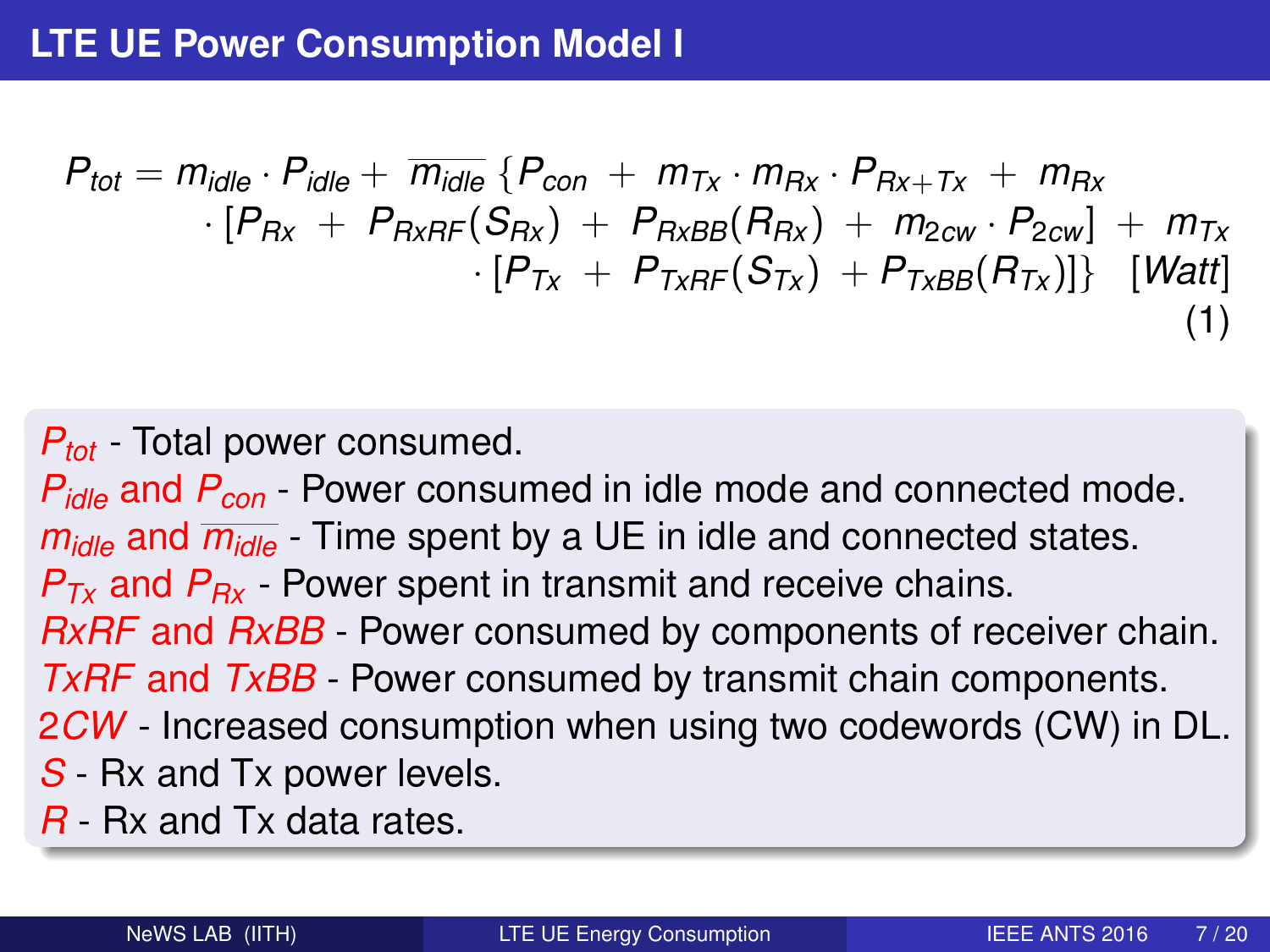<span id="page-7-0"></span>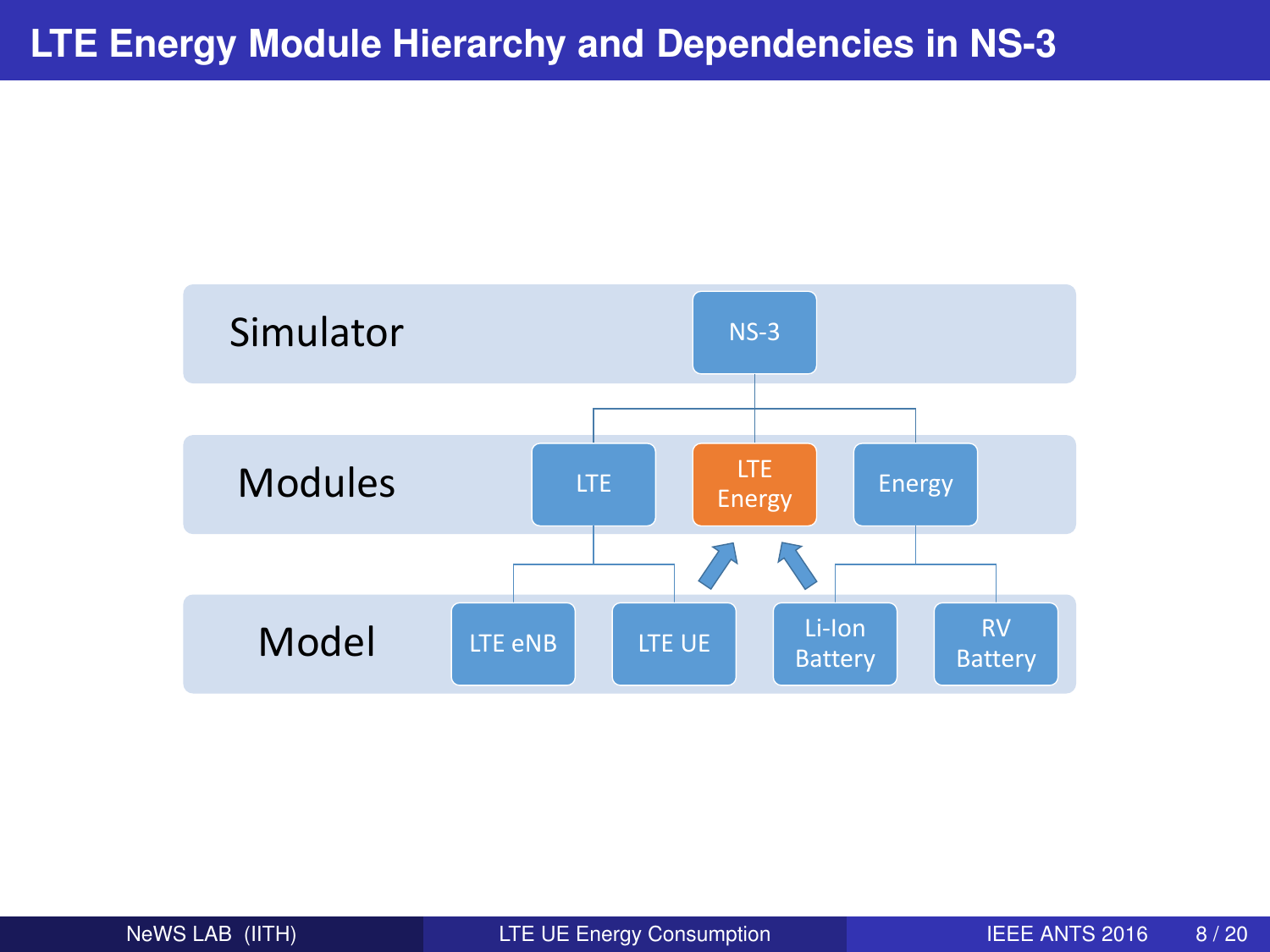- **<sup>1</sup>** A battery is associated with each UE and energy expenditure module controls its discharging, which is done based on power consumption.
- **<sup>2</sup>** A Lithium-Ion energy source is used with initial energy for every UE as 37800 J (2100 mAh - a typical smartphone battery capacity).
- **<sup>3</sup>** Discharge of battery is controlled by energy expenditure module based on UE's activity.
- **<sup>4</sup>** For every state viz., Transmission, Reception, RRC connected and RRC Idle, the power dissipated is reduced from the power source.
- <span id="page-8-0"></span>**<sup>5</sup>** Callbacks from energy expenditure module of a UE to their corresponding batteries notify the value of power spent in each trigger.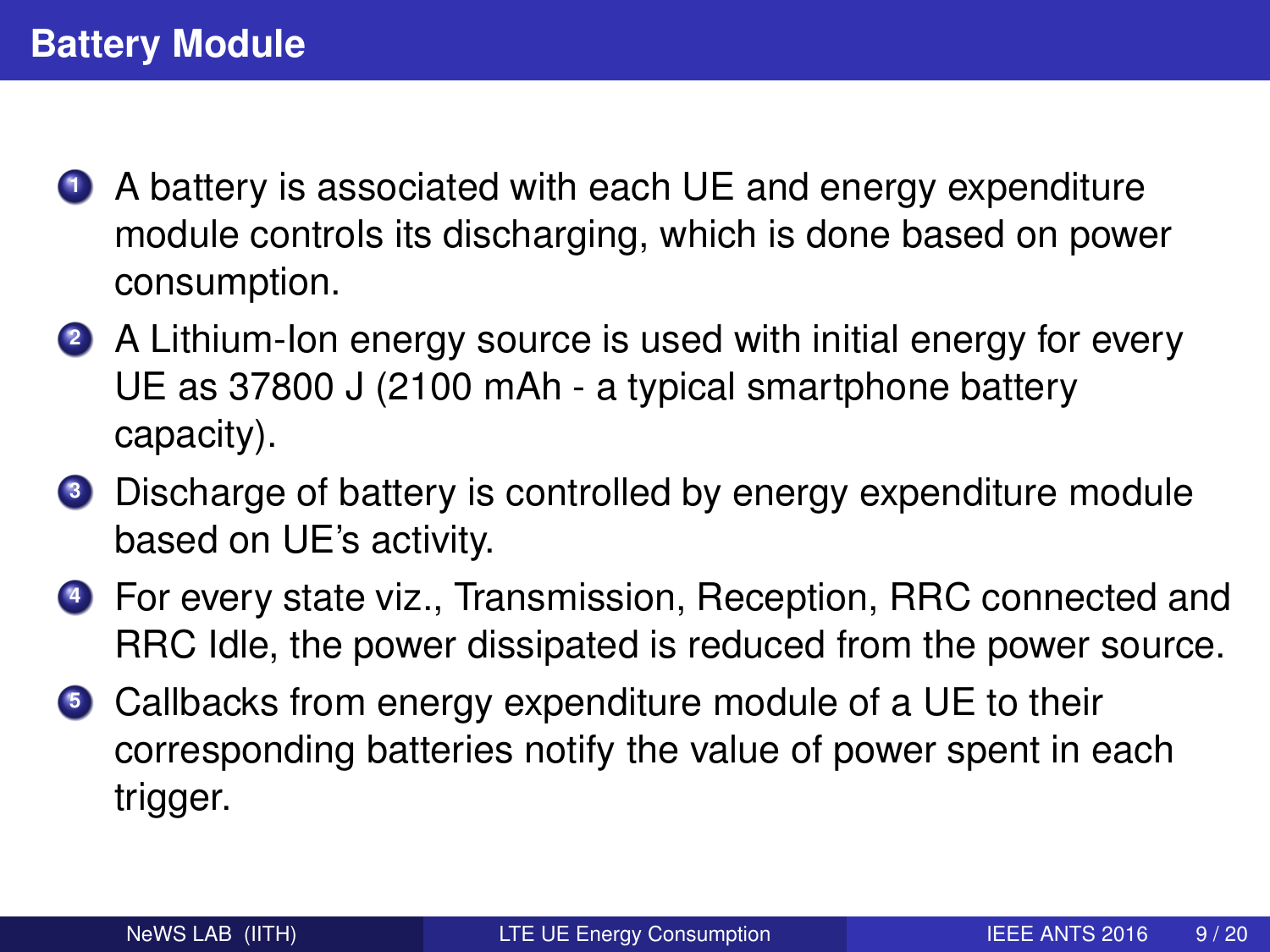#### <span id="page-9-0"></span>**Table :** Power spent in different states by LTE UE

| <b>State</b>                                        | <b>Notation</b>  | <b>Power (Watt)</b> |
|-----------------------------------------------------|------------------|---------------------|
| $\overline{\text{IDE}}$ ( <i>m<sub>idle</sub></i> ) | $P_{idle}$       | 0.5                 |
| CONNECTED $(m_{con})$                               | $P_{con}$        | 1.53                |
| ONLY RECEPTION $(m_{Bx})$                           | $P_{Rx}$         | 0.42                |
| ONLY TRANSMISSION $(m_{Tx})$                        | $P_{Tx}$         | 0.55                |
| <b>TRANSMISSION AND</b>                             | $P_{Rx+Tx}$      | 0.16                |
| RECEPTION $(m_{Rx+Tx})$                             |                  |                     |
| TWO CODE WORD $(m_{2cw})$                           | $P_{2\text{cw}}$ | 0.07                |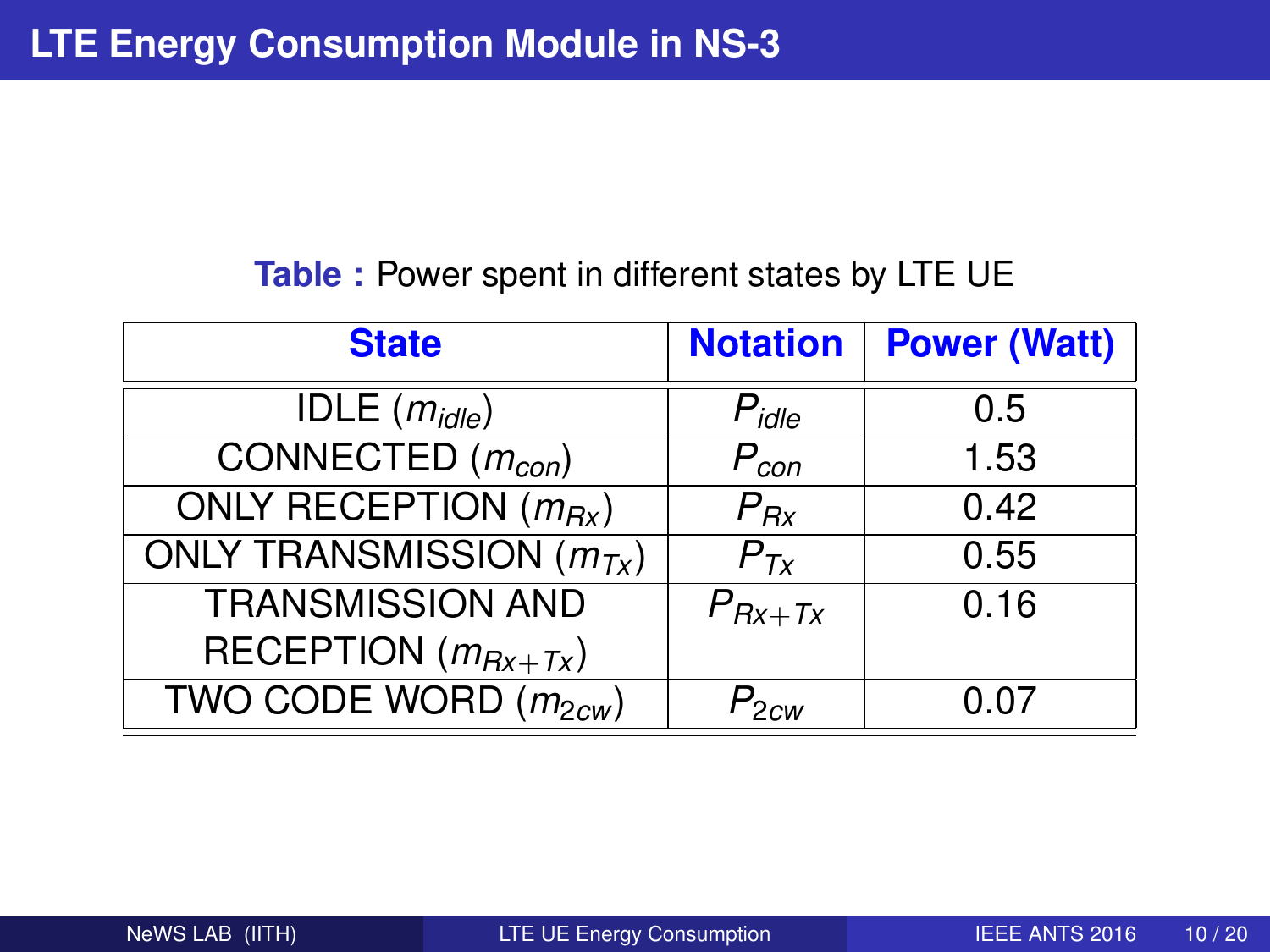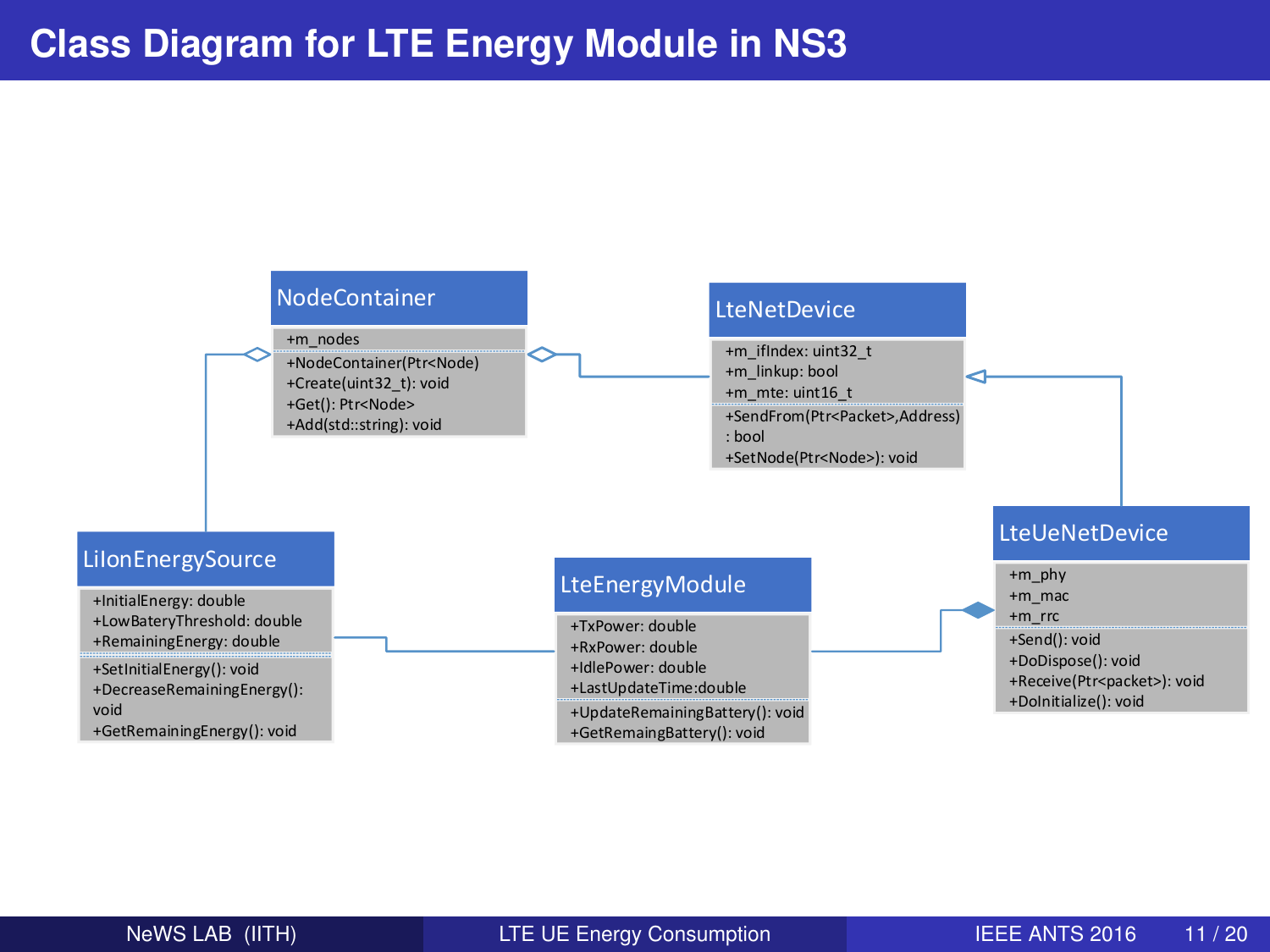<span id="page-11-0"></span>

| <b>Parameter</b>       | <b>Scenario I</b>     | <b>Scenario II</b>    | <b>Scenario III</b> |
|------------------------|-----------------------|-----------------------|---------------------|
| <b>Simulation Time</b> | 300s                  | 200s                  | 200s                |
| LTE Mode               | <b>FDD</b>            | <b>FDD</b>            | <b>FDD</b>          |
| <b>Bandwidth</b>       | 10 MHz                | 10 MHz                | 10 MHz              |
| UE mobility model      | <b>Const Position</b> | <b>Const Position</b> | RandWalk 2D         |
| <b>LTE MAC</b>         | мт                    | PF, RR, MT            | <b>PF</b>           |
| Inter packet interval  | $1,2,5$ msec          | 10 msec               | 10 msec             |
| No. of eNB, UE         | 1, 1                  | 8,80                  | 8,80                |
| Tx power (eNB)         | 30 dBm                | 30 dBm                | 30 dBm              |
| UE speed               |                       |                       | $3,14,27$ m/s       |
| HO algorithms          |                       |                       | A2-A4 RSRQ          |
|                        |                       |                       | A3-RSRP             |
| Application type       | <b>UDP</b>            | <b>UDP</b>            | <b>UDP</b>          |
| Packet size            | 1500 Bytes            | 1500 Bytes            | 1500 Bytes          |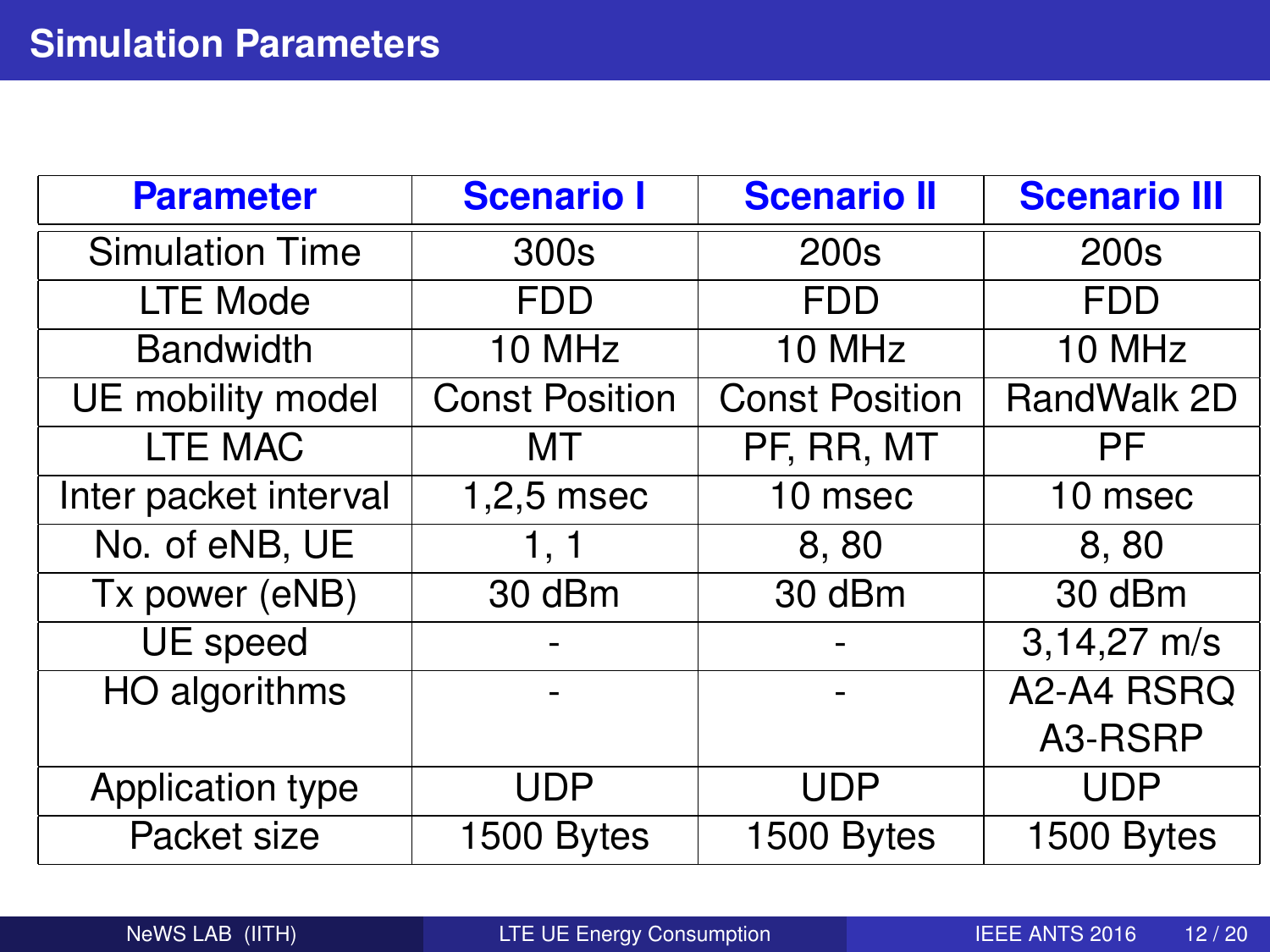### **Scenario I : Single eNB and Single UE**



**Figure :** Remaining energy while downloading

<span id="page-12-0"></span>**Figure :** Remaining energy while uploading

### **Rate of reduction in power level**

Downloading at higher rate involves high power expenditure. Downloading consumes less power than uploading.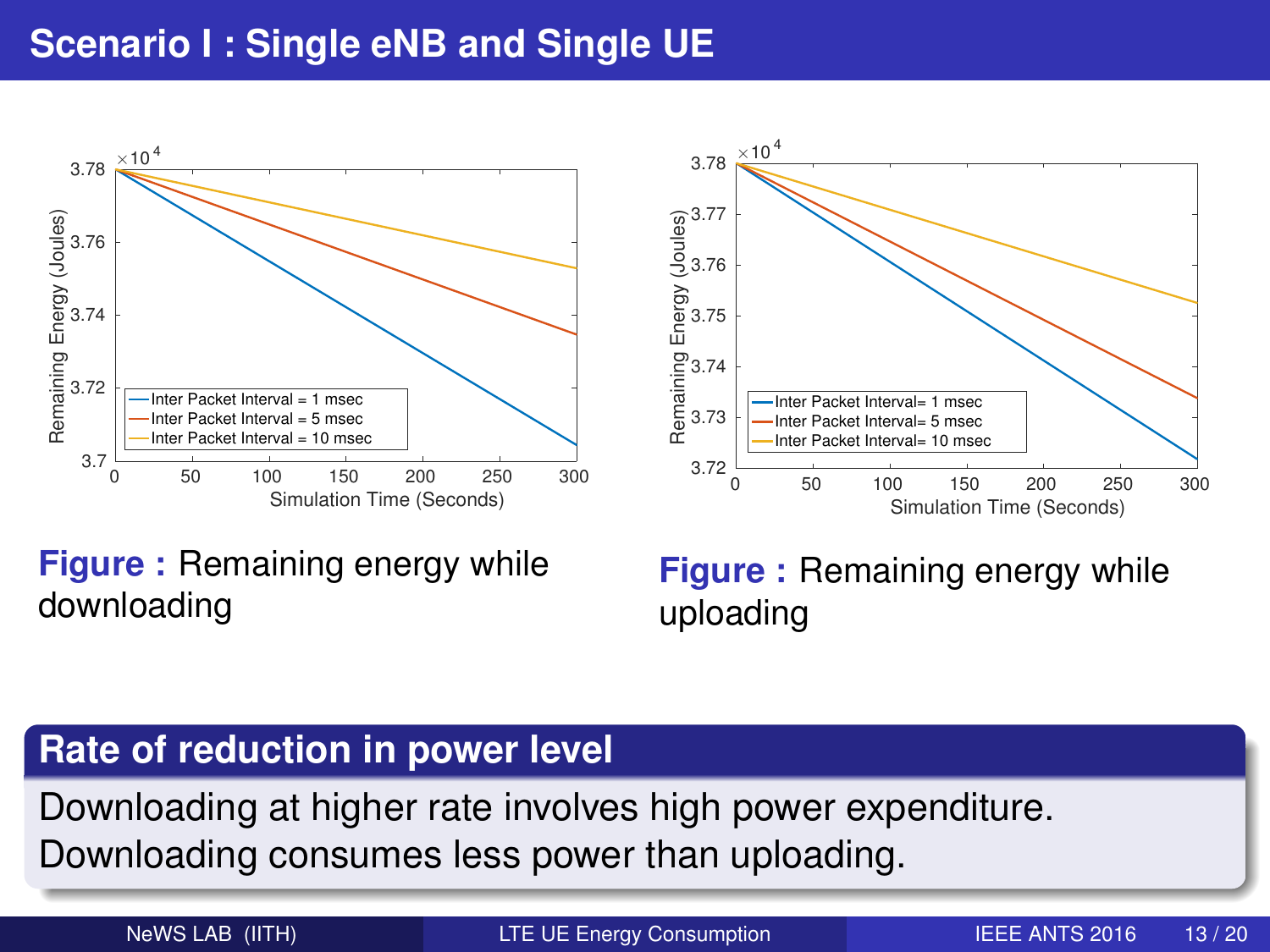### **Scenario II : LTE MAC scheduler Power Profile**



### **Power expenditure**

- RR shares all the available resources among UEs which makes each UE to be kept awake in all TTI.
- Power spent in a network is efficiently regulated by PF scheduler
- MT does not serve more users which reflects in reduced power spent in the network

<span id="page-13-0"></span>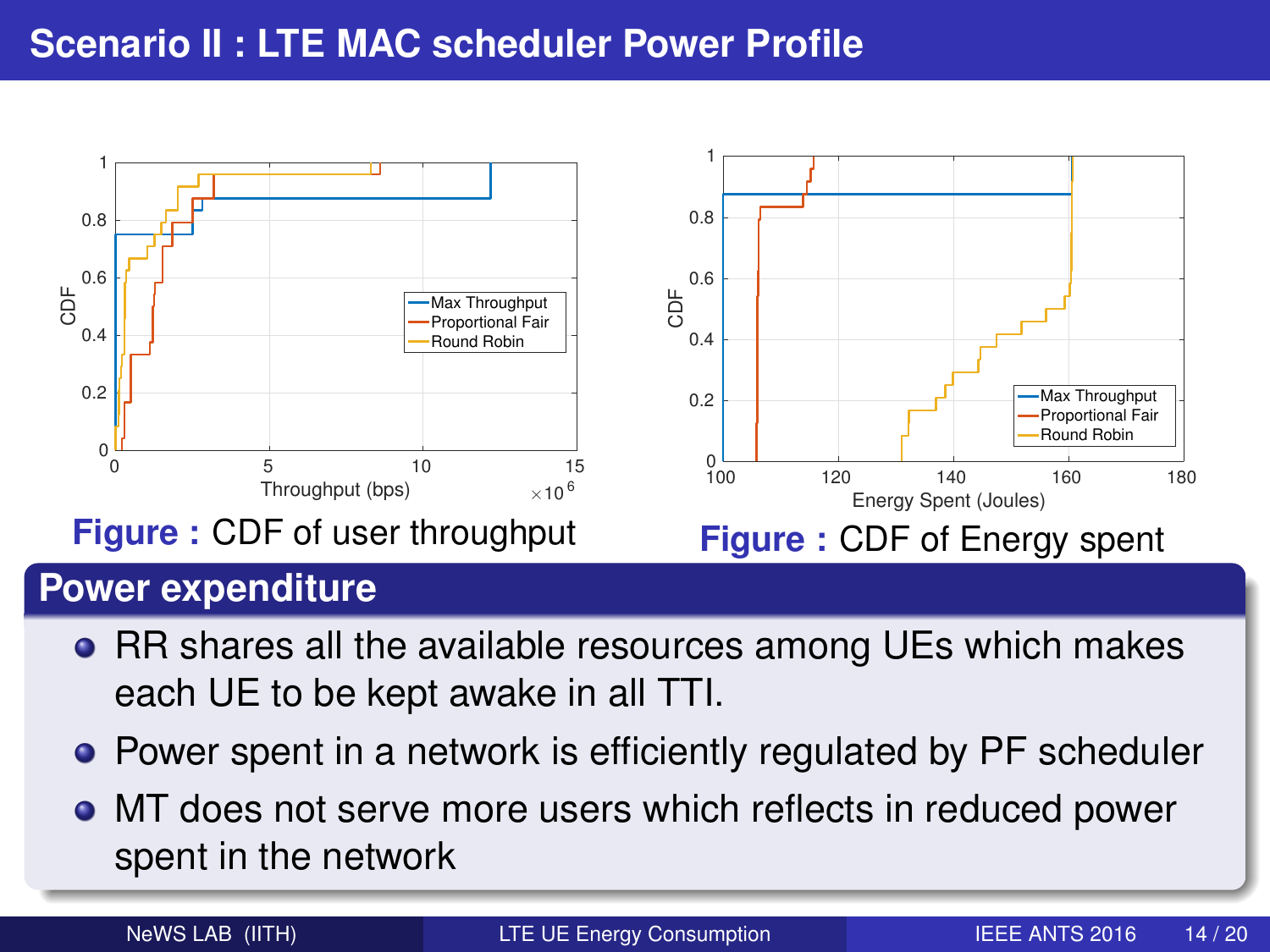

**Figure :** Simulation setup

#### <span id="page-14-0"></span>**Figure :** Energy spent during handovers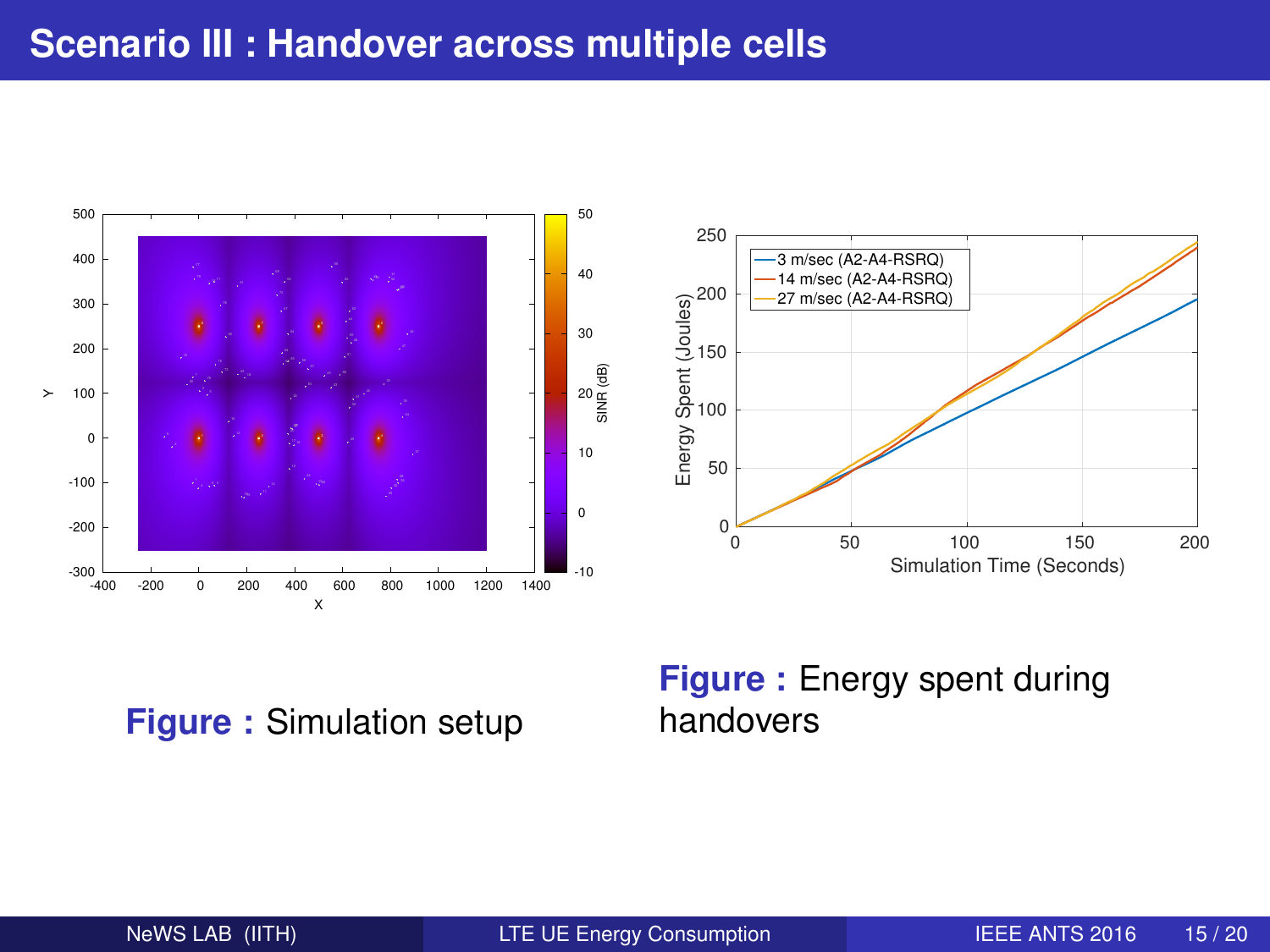### **Handover across multiple cells**



**Figure :** CDF of user throughput

**Figure :** CDF of energy spent

### **Handover Energy Spent**

- A3 RSRP is better compared to A2 RSRQ in making handover decisions, which leads to reduce energy spent by UE.
- As the UE moves faster, the energy dissipation rate is higher.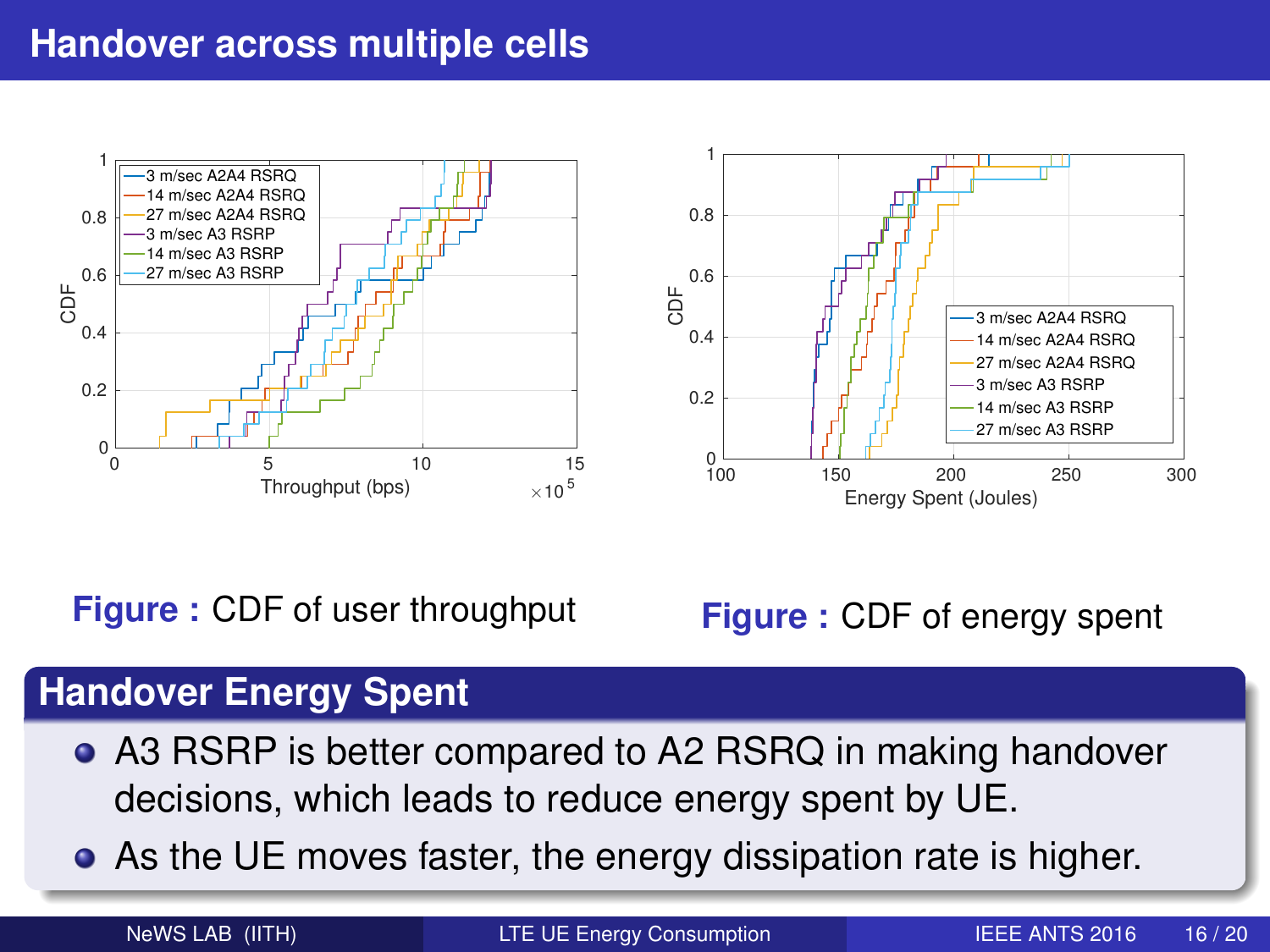- Designed and developed LTE energy module for NS-3.
- Evaluated the module on various scenarios of static and mobile cases.
- LTE MAC scheduler power profiles are obtained.
- A3 RSRP is found to be power efficient as compared to A2 RSRQ.
- <span id="page-16-0"></span>Made the source code open and deployed it in github [\[AB16\]](#page-18-3) for public access.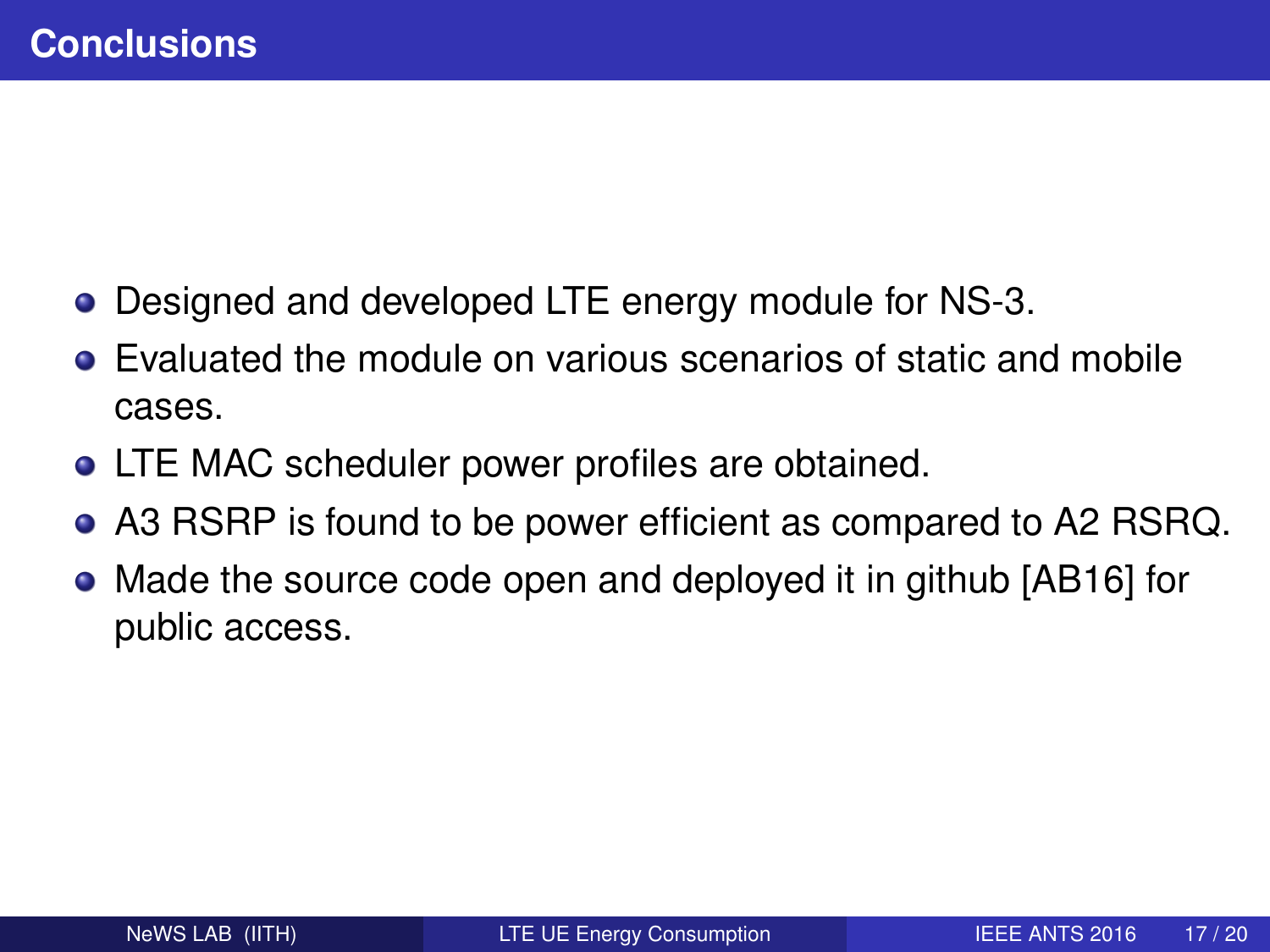# **This work was supported by the project "Converged Cloud Communication Technologies", Deity, Govt. of India.**

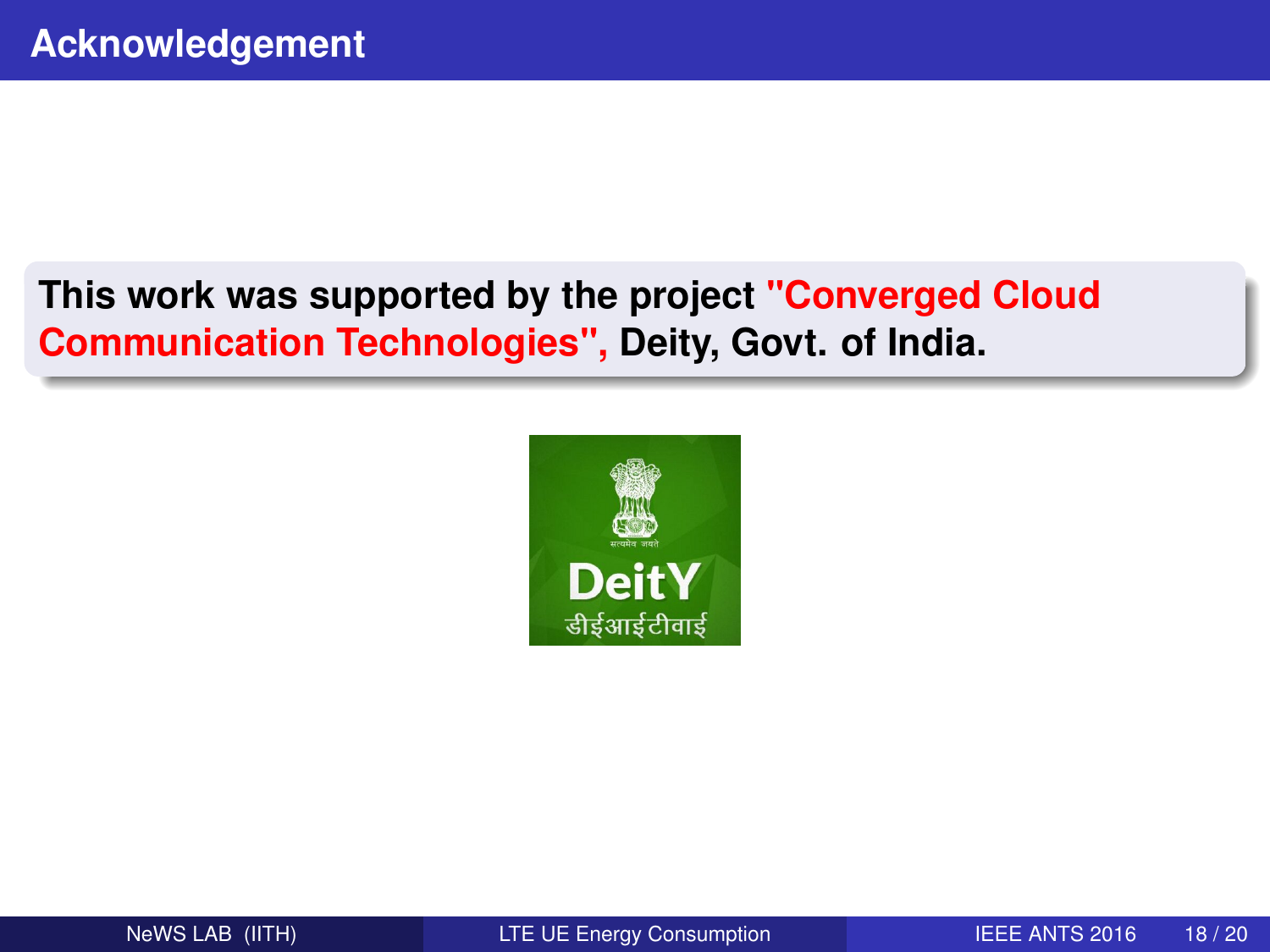- <span id="page-18-2"></span>*Evolved Universal Terrestrial Radio Access (E-UTRA); User Equipment (UE) radio transmission and reception.*
- <span id="page-18-3"></span>Thomas Pasca Akilesh B, Arjun Anand, *LTE Energy Module NS3*, [https://github.com/ThomasValerrianPasca/LTE\\_](https://github.com/ThomasValerrianPasca/LTE_Energy_Module_NS3) Energy Module NS3, 2016.
- <span id="page-18-1"></span><span id="page-18-0"></span>A. R. Jensen, M. Lauridsen, P. Mogensen, T. B. SA rensen, and E. P. Jensen, *Lte ue power consumption model: For system level energy and performance optimization*, Vehicular Technology Conference (VTC Fall), 2012, pp. 1–5.